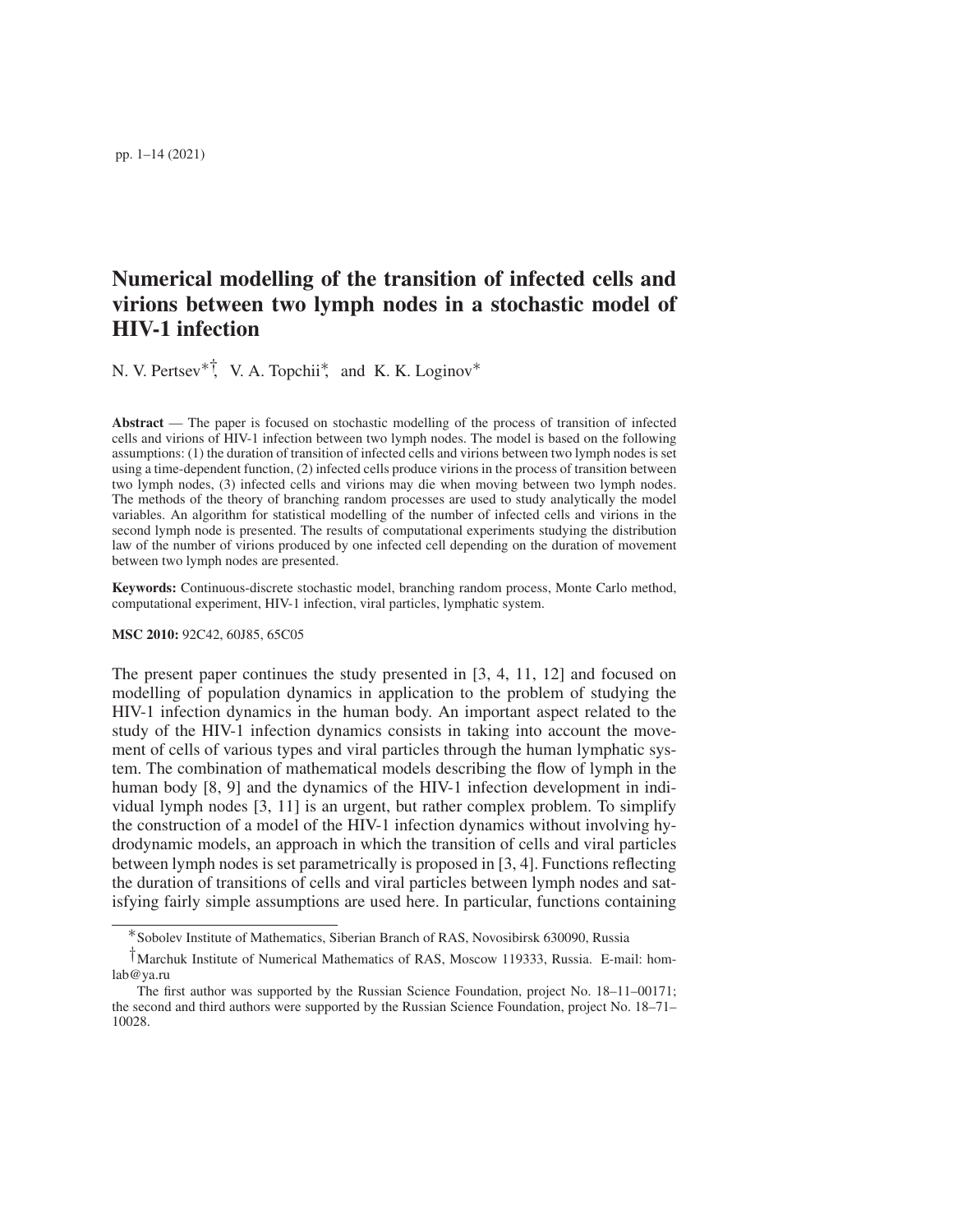constants and weighted sums of cosines with different oscillation periods were used in [3, 4].

The approach proposed in [3, 4, 12] can be used to construct a stochastic compartment model of the HIV-1 infection dynamics taking into account the production of viral particles by infected cells during their transition between lymph nodes. Infected cells are understood here as target cells for HIV-1 infection viruses (dendritic cells, macrophages, CD4+ T-lymphocytes). Viral particles produced by infected cells during the transition between lymph nodes represent an additional source of occurrence of viral particles in individual lymph nodes.

Such an additional source may significantly affect the dynamics of HIV-1 infection in the human body.

The aim of this paper is to construct and study a stochastic model describing the production of viral particles by infected cells during their transition between two lymph nodes. The goals of the work include: (1) description of the transition of infected cells and virus particles generated by them between two lymph nodes; (2) analytical study of probabilistic characteristics of the model variables using methods of the theory of branching random processes; (3) development of a computational algorithm based on the Monte Carlo method; (4) computational experiments to study the distribution law for the number of viral particles produced by one infected cell depending on the duration of transition between two lymph nodes.

### 1. Description of the model

Introduce the following notations:

- *I* is an infected cell beginning its transition from the lymph node  $N_1$  to the lymph node *N*<sup>2</sup> through the lymphatic vessel *N*12;
- *W* is the viral particle produced by the cell *I* in the process of transition through the lymphatic vessel  $N_{12}$ ;
- *D* are the particles *W* and cells *I* dying in the process of transition through the lymphatic vessel *N*12;
- $I_2$  is the infected cell in the lymph node  $N_2$ ;
- $V_2$  is the viral particle in the lymph node  $N_2$ .

Let the cell *I* begin its transition from the lymph node  $N_1$  to the lymph node  $N_2$  at the time moment  $\tau \in R$ . Assume that  $\Delta(\tau) \in R_+$  specifies the duration of transition of the cell *I* through the lymphatic vessel  $N_{12}$ . In this case the expression  $\tau + \Delta(\tau)$ means the moment when the transition of the cell *I* was completed if it did not die during the transition. Assume that  $\Delta(\tau)$  satisfies the following two conditions:

*C*<sub>1</sub>: if  $\tau_1 < \tau_2$ , then  $\tau_1 + \Delta(\tau_1) < \tau_2 + \Delta(\tau_2)$ ,  $\tau_1, \tau_2 \in R$ ;

*C*<sub>2</sub>:  $\Delta_* \le \Delta(\tau) \le \Delta^{**}, \tau \in \mathbb{R}$ , where  $\Delta_*$ ,  $\Delta^{**}$  are positive constants.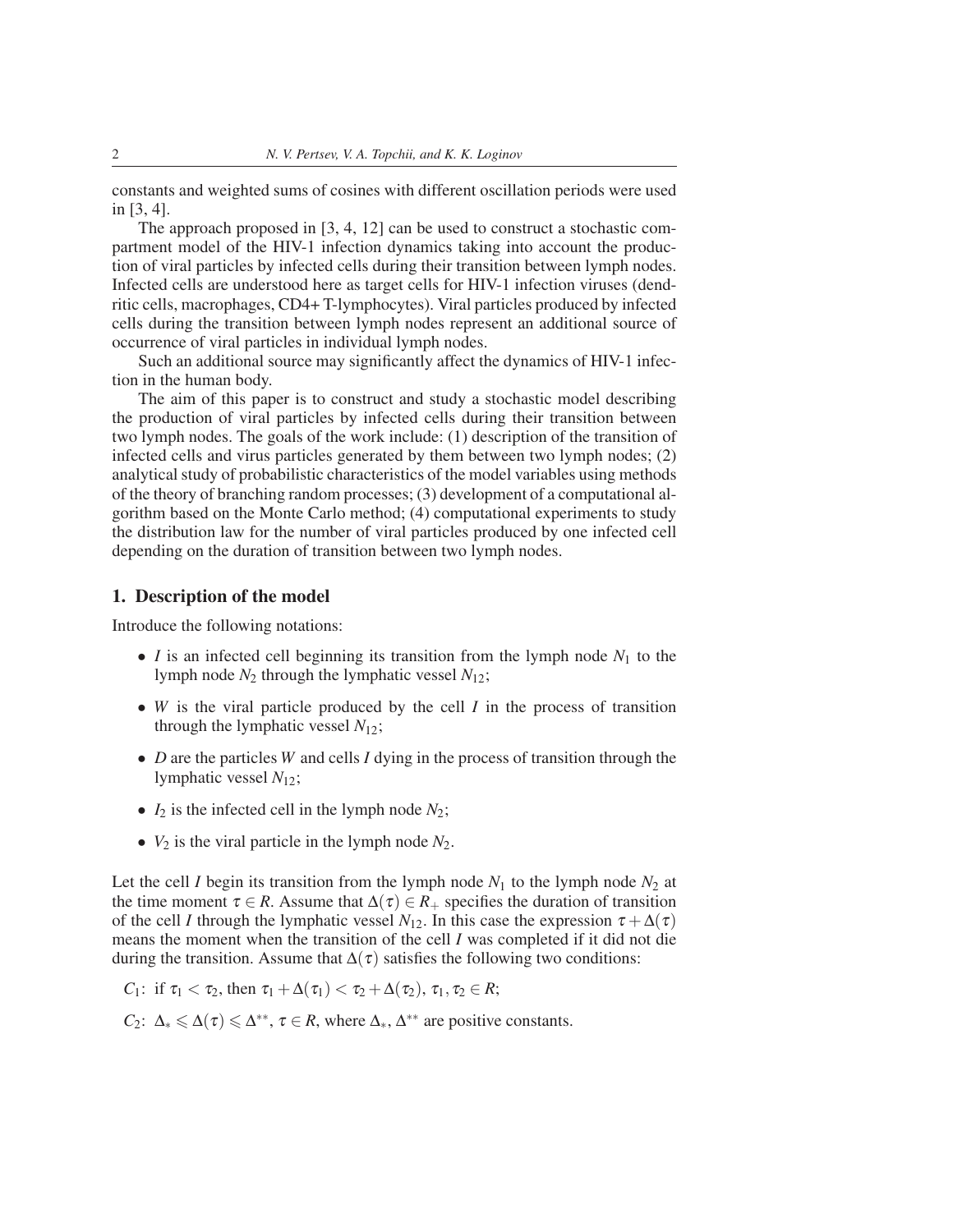Condition  $C_1$  means that the cell *I* beginning its transition at the time moment  $\tau_2$  $\tau_1$  does not 'catch up' the cell *I* beginning its transition at the time moment  $\tau_1$ . Condition *C*<sup>2</sup> means that neither instant, nor infinitely long transitions of the cell *I* from  $N_1$  to  $N_2$  are feasible.

The schematic representation of the 'destiny' of the cell *I* and virus particles *W* produced by it is as follows:

$$
I \xrightarrow{\lambda} D, \quad I \xrightarrow{\nu} I + W, \quad W \xrightarrow{\mu} D \tag{1.1}
$$

$$
I|_{\tau} \longrightarrow I_2|_{\tau + \Delta(\tau)}, \quad W|_{\tau_W} \longrightarrow V_2|_{\tau + \Delta(\tau)} \tag{1.2}
$$

where  $\lambda$ ,  $\nu$ ,  $\mu$  are positive constants,  $\tau_W$  is the time of appearance of the viral particle *W* produced by the cell *I* during its transition. Relation  $(1.1)$  has the following probabilistic interpretation. Over a period of time  $(\tau + t, \tau + t + h), t \ge 0$ ,  $h \rightarrow 0^+$ , the cell *I* dies with the probability  $\lambda h + o(h)$ , the cell *I* produces one viral particle *W* with the probability  $vh + o(h)$ . During the same time period, the viral particle *W* dies with the probability of  $\mu h + o(h)$ ; the specified events do not occur with the probability  $1 - (v + \lambda + \mu)h + o(h)$ . Relations (1.2) are interpreted as a description of the cell *I* and viral particles *W* which complete their transitions at the time moment  $\tau + \Delta(\tau)$ . If the cell *I* did not die in the process of transition, then at the time moment  $\tau + \Delta(\tau)$  it becomes the cell *I*<sub>2</sub>. If the viral particle *W* appeared at the time moment  $\tau < \tau_W < \tau + \Delta(\tau)$  and did not die in the process of transition, then at the time moment  $\tau + \Delta(\tau)$  it becomes the viral particle *V*<sub>2</sub>. Here we accept that each appearing viral particle *W* moves 'near' the cell *I*. We assume that the cell *I* and all viral particles *W* produced by it behave independently of each other and preceding events.

By  $\tilde{G}_r(u) = 0$ ,  $u < 0$ ,  $G_r(u) = 1 - e^{-ru}$ ,  $u \ge 0$ , we denote the exponential distribution with the parameter  $r \geqslant 0$ . Descriptions (1.1), (1.2) imply that the lifetime of the cell *I* has the distribution  $G_{\lambda}(u)$ , the lifetime of the viral particle *W* has the distribution  $G_{\mu}(u)$ . Moreover, the duration of time before production of the next viral particle *W* by the existing cell *I* has the distribution  $G_v(u)$ .

Assume  $I(\tau + \Delta(\tau)) = 0$  if the cell *I* died before the time moment  $\tau + \Delta(\tau)$ and  $I(\tau + \Delta(\tau)) = 1$  otherwise;  $W(\tau + \Delta(\tau))$  is the number of viral particles *W* at the time moment  $\tau + \Delta(\tau)$ . Using the above assumptions, we can write down the following expressions for the number  $I_2(\tau + \Delta(\tau))$  of infected cells  $I_2$  and number *V*<sub>2</sub>( $\tau + \Delta(\tau)$ ) of viral particles *V*<sub>2</sub> in the lymph node *N*<sub>2</sub> at the time moment  $\tau + \Delta(\tau)$ :

$$
I_2(\tau + \Delta(\tau)) = I_2(\tau + \Delta(\tau) - 0) + I(\tau + \Delta(\tau))
$$
\n(1.3)

$$
V_2(\tau + \Delta(\tau)) = V_2(\tau + \Delta(\tau) - 0) + W(\tau + \Delta(\tau))
$$
\n(1.4)

.

where  $I_2(\tau + \Delta(\tau) - 0)$  and  $V_2(\tau + \Delta(\tau) - 0)$  are the numbers of infected cells  $I_2$ and viral particles  $V_2$  in the lymph node  $N_2$  at the moment when survived viral particles *W* and the cell *I* complete their transition. The distribution law for the random variable  $I(\tau + \Delta(\tau))$  has the following sufficiently simple form:

$$
P\{I(\tau + \Delta(\tau)) = 0\} = 1 - e^{-\lambda \Delta(\tau)}, \qquad P\{I(\tau + \Delta(\tau)) = 1\} = e^{-\lambda \Delta(\tau)}
$$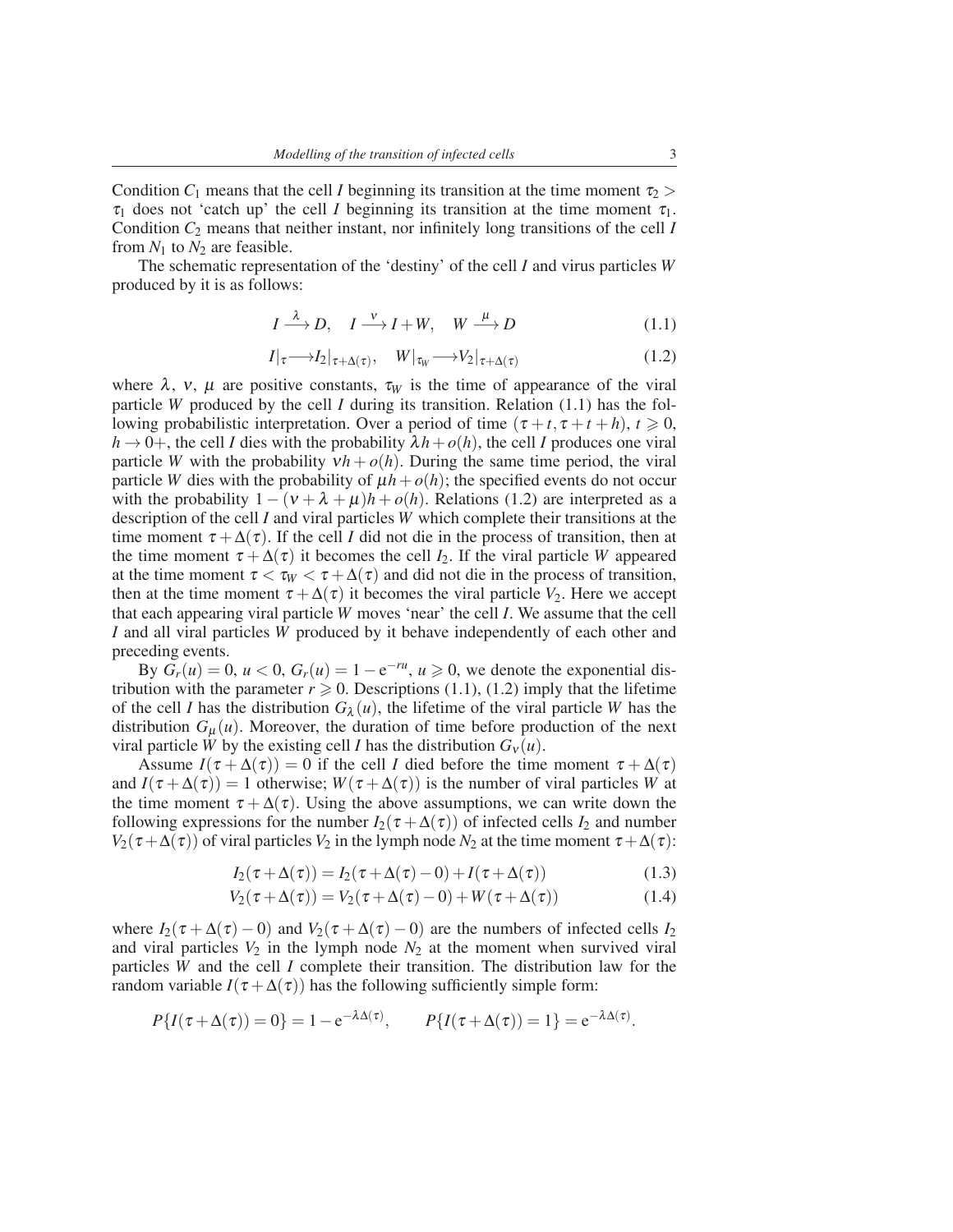To complete the construction in formulas  $(1.3)$ ,  $(1.4)$ , we have to know the distribution law of the pair  $I(\tau + \Delta(\tau))$ ,  $W(\tau + \Delta(\tau))$ , namely,

$$
P_{nm} = P\{I(\tau + \Delta(\tau)) = n, \ W(\tau + \Delta(\tau)) = m\}, \quad n = 0, 1, \quad m = 0, 1, 2, \dots
$$
\n(1.5)

The explicit form of distribution (1.5) is described in the next section.

#### 2. Application of the theory of branching processes to study the model

We study distribution law  $(1.5)$  analytically in terms of a branching process with two types of particles [14]. We introduce the terminology typical for branching processes, replace the model from the first section to an equivalent one, and call this modification the 'BP-model', i.e., the model written in terms of a branching process. Assume that the original model has a single particle  $A_1$  at the time moment  $t = 0$ . In the original model, the lifetime of the particle  $A_1$  has the distribution  $G_\lambda(t)$  with  $\lambda > 0$ . For the sake of convenience of studying a particular, but important case of the BP-model, we assume that the parameter  $\lambda$  may take zero value and hence  $G_{\lambda}(t)$ is such that  $\lambda \geq 0$ . The particle  $A_1$  may produce particles  $A_2$  many times during its lifetime. The time before the first particle  $A_2$  is produced by the particle  $A_1$  and between births of next particles  $A_2$  is random and has the distribution  $G_v(t)$  with  $v > 0$ . The lifetime of the particle  $A_2$  is described by the distribution  $G_{\mu}(t)$  with  $\mu > 0$ . All random variables in this definition are independent.

Proceed to definition of the BP-model. Denote the studied particles in this new model by  $\mathscr{A}_1$  and  $\mathscr{A}_2$ , respectively, and call them particles of the first and second types. The formal distinction from the original model is that at the moment of birth of the particle  $\mathcal{A}_2$  we assume that  $\mathcal{A}_1$  also dies and simultaneously generates new  $\mathcal{A}_1$ . The death of the original particle  $A_1$  corresponds to the death of  $\mathcal{A}_1$ . In the theory of probability, this approach is called the method of probabilistic space. In this case, the distributions of lifetime of particles in the new process are changed, but the numbers of particles of all types coincide in both processes at each time moment.

Following [14], we describe the evolution of particles in terms of generating functions and lifetime distributions. By  $s_1, s_2, s \in [0,1]$  we denote the arguments of the generating function used below. The lifetime of particles of the first type has the distribution  $G_{\lambda+\nu}(t)$ . If a particle of the first type dies, it does not generate descendants with the probability  $p_{0,0} = \lambda/(\lambda + v)$ , it generates a one descendant of the first type and one descendant of the second type with the probability  $p_{1,1} =$  $v/(\lambda + v)$ . This implies that the generating function of the number of descendants of particles of the first type has the form

$$
h_1(s_1,s_2)=p_{0,0}(s_1)^0(s_2)^0+p_{1,1}(s_1)^1(s_2)^1=\frac{\lambda}{\lambda+\nu}+\frac{\nu}{\lambda+\nu}s_1s_2.
$$

The lifetime of each particle of the second type has the distribution  $G_{\mu}(t)$  and they do not generate descendants in the case of their death, i.e., the generating function of the number of descendants of a particle of the second type is  $h_2(s_1, s_2) = 1$ .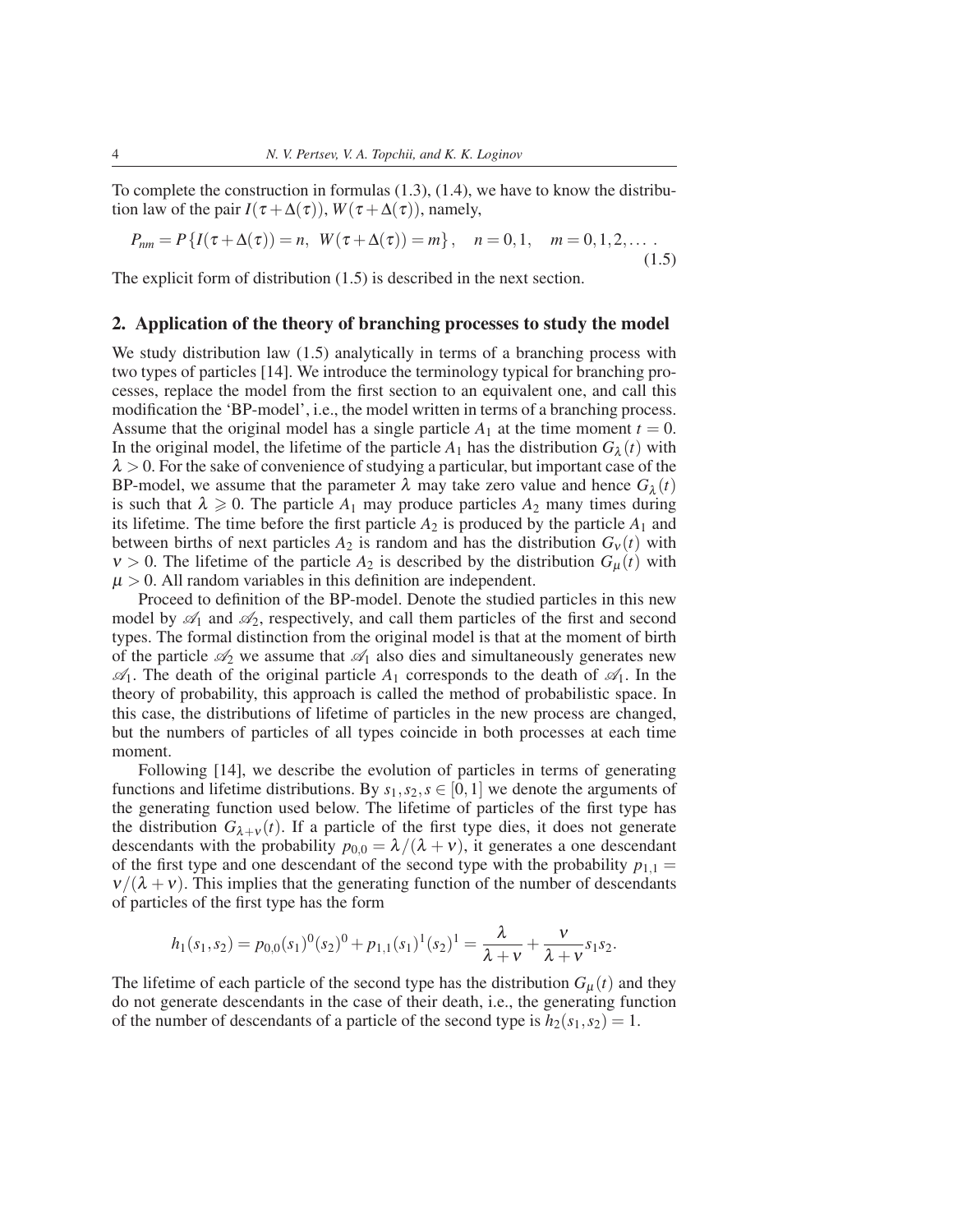By  $x(t)$  and  $y(t)$  we denote the numbers of particles of the first and second types, respectively, at the time moment  $t \ge 0$ . Assume that  $x(0) = 1$ ,  $y(0) = 0$ . Introduce the following conditional generating functions of the process  $(x(t), y(t))$ :

$$
F_i(t, s_1, s_2) = E\left(s_1^{x(t)} s_2^{y(t)} \middle| (x(0), y(0)) = (\delta_{1i}, 1 - \delta_{1i})\right), \quad t > 0 \tag{2.1}
$$

where the symbol  $E(\cdot)$  denotes the mathematical expectation, for each fixed  $t \ge 0$ the product  $s_1^{x(t)}$  $\int_{1}^{x(t)} s_2^{y(t)}$  $\delta_{i}^{(i)}$  is an auxiliary random variable, the expression  $\delta_{i j}$  is the Kronecker symbol ( $\delta_{ij} = 1$  for  $i = j$  and  $\delta_{ij} = 0$  for  $i \neq j$ ). Applying the traditional total probability formula for generations functions (2.1), we get the following system of equations for  $F_1(t, s_1, s_2)$  and  $F_2(t, s_1, s_2)$ :

$$
F_1(t, s_1, s_2) = s_1(1 - G_{\lambda + \nu}(t)) + \lambda(\lambda + \nu)^{-1}G_{\lambda + \nu}(t)
$$
  
+  $\nu(\lambda + \nu)^{-1} \int_0^t F_1(t - u, s_1, s_2) F_2(t - u, s_1, s_2) dG_{\lambda + \nu}(u)$  (2.2)  

$$
F_2(t, s_1, s_2) = s_2(1 - G_{\nu}(t)) + G_{\nu}(t)
$$
 (2.3)

$$
F_2(t, s_1, s_2) = s_2(1 - G_{\mu}(t)) + G_{\mu}(t).
$$
\n(2.3)

Using the explicit form of all  $G_r(t)$  and the fact that  $F_2(t, s_1, s_2) \equiv F_2(t, s_2)$ , rewrite system  $(2.2)$ ,  $(2.3)$  in the form

$$
F_1(t, s_1, s_2) = s_1 e^{-(\lambda + v)t} + \lambda (\lambda + v)^{-1} (1 - e^{-(\lambda + v)t})
$$
  
+  $v(\lambda + v)^{-1} \int_0^t F_1(t - u, s_1, s_2) F_2(t - u, s_2) dG_{\lambda + v}(u)$  (2.4)  

$$
F_2(t, s_2) = 1 + (s_2 - 1)e^{-\mu t}
$$
 (2.5)

$$
F_2(t, s_2) = 1 + (s_2 - 1)e^{-\mu t}.
$$
 (2.5)  
Note that the component  $x(t)$  of the studied process can take only two values,

namely,  $x(t) = 1$  or  $x(t) = 0$ . In addition, expression (2.4) contains an exponential under the sign of differential. This allows us to study solutions to system (2.4), (2.5) applying not the canonical method using the recovery function, but transforming (2.4), (2.5) to first order differential equations with separating variables.

Using the expression for the generating function  $h_1(s_1, s_2)$ , we obtain that for  $\lambda = 0$  and  $v > 0$  a particle of the first type always generates after its death one descendant in the form of particles of the first and second type, thus we have  $P{x(t) = 1} = 1$ . Therefore,

$$
F_1(t, s_1, s_2) = F_1(t, 1, s_2) = E\left(s_2^{y(t)} | x(0) = 1\right)
$$

and it is sufficient to describe  $F_0(t,s) = E(s^{y(t)} | x(0) = 1)$ .

**Theorem 2.1.** Let  $\lambda = 0$  in the BP-model. In this case the generating function *of the number of particles of second type is*

$$
F_0(t,s) = \exp\{(s-1)\nu\mu^{-1}(1 - e^{-\mu t})\}
$$
\n(2.6)

*i.e., the random variable y*(*t*) *has the Poisson distribution with the parameter*  $v\mu^{-1}(1-e^{-\mu t}).$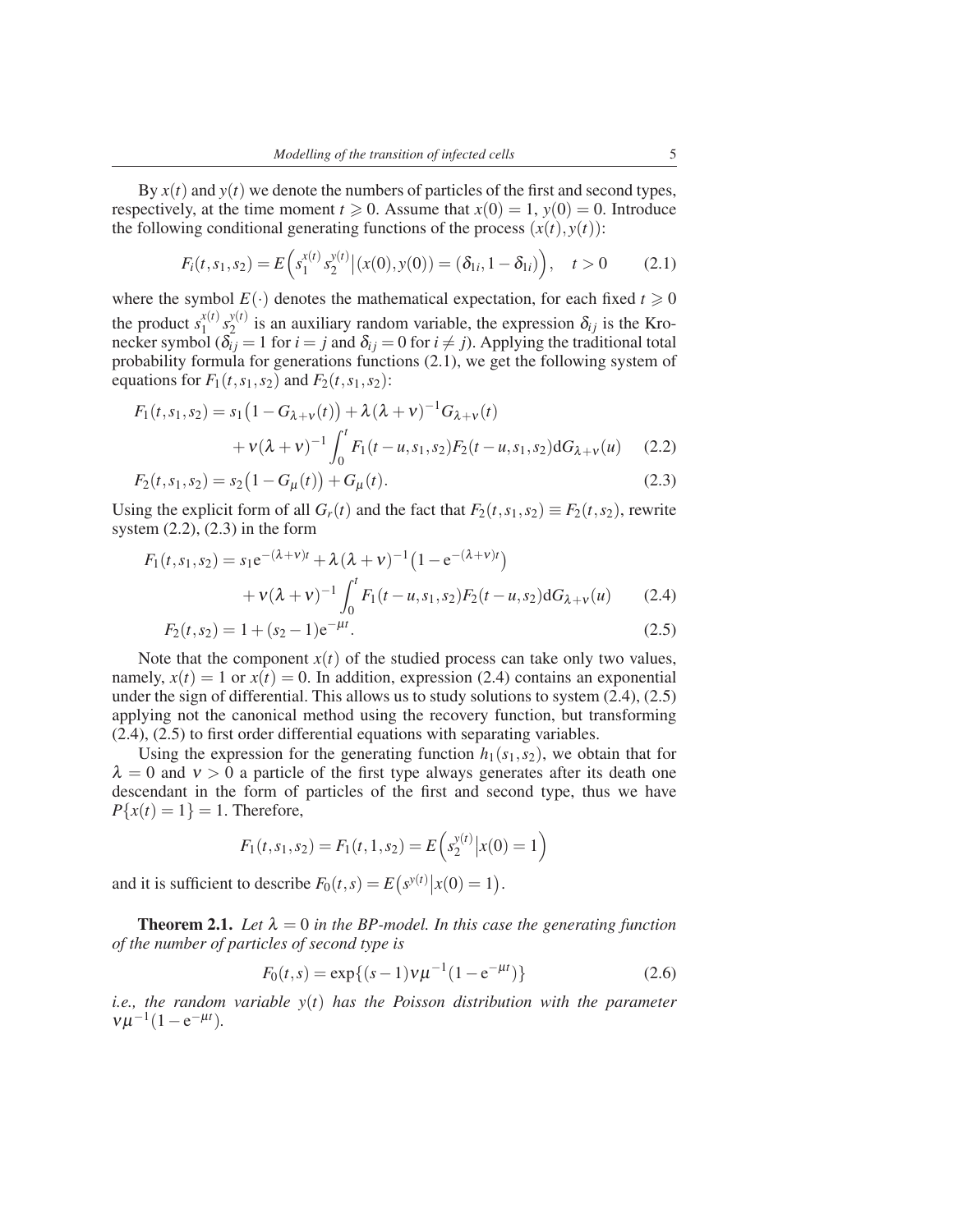**Proof.** For  $\lambda = 0$  equations (2.4), (2.5) imply

$$
F_0(t,s) = e^{-\nu t} + v e^{-\nu t} \int_0^t F_0(u,s) \left(1 + (s-1)e^{-\mu u}\right) e^{\nu u} du.
$$
 (2.7)

Denote

$$
\widetilde{F}(t,s) = F_0(t,s) \left( 1 + (s-1)e^{-\mu t} \right) e^{\nu t}, \quad z = z(t) = \int_0^t \widetilde{F}(u,s) \mathrm{d}u
$$

considering *s* as a parameter. Transform (2.7) to the differential equation

$$
z' = (1 + (s - 1)e^{-\mu t})(1 + vz)
$$

and derive from this equation

$$
1 + vz = \exp\{vt + (s - 1)v\mu^{-1}(1 - e^{-\mu t})\}.
$$
 (2.8)

Returning to the original notations and differentiating both sides of equation (2.8), we easily obtain the representation

$$
z' = \widetilde{F}(t,s) = F_0(t,s) \left( 1 + (s-1)e^{-\mu t} \right) e^{\nu t}
$$
  
=  $\exp \{ \nu t + (s-1) \nu \mu^{-1} (1 - e^{-\mu t}) \} (1 + (s-1)e^{-\mu t})$ 

which implies relation (2.6). It is well known that the Poisson distribution with the parameter  $\gamma > 0$  has the generating function  $\exp\{(s-1)\gamma\}$ . This completes the proof of the theorem.

Substitute  $s_1 = 0$ ,  $s_2 = 1$  into system (2.4), (2.5). We get the equation for  $P{x(t) = 0} = F_1(t, 0, 1)$  having the unique solution  $1 - e^{-\lambda t}$ . Therefore,  $P{x(t) = 0}$  $1$ } =  $e^{-\lambda t}$ . This proves the equivalence of the original model and BP-model.

By  $\chi(t)$  we denote the indicator of the event  $\{x(t) = 1\}$  at the time moment  $t \geqslant 0$ . In this case,

$$
P\{\chi(t) = 1\} = e^{-\lambda t}, P\{\chi(t) = 0\} = 1 - e^{-\lambda t}.
$$

Corollary 2.1. Let  $\lambda > 0$  in the BP-model. Then the conditional distribution of the random variable  $(y(t)|x(t) = 1)$  is Poisson with the parameter  $v\mu^{-1}(1 - e^{-\mu t})$ and, in addition,

$$
E(s^{y(t)}\chi(t)) = \exp\{(s-1)v\mu^{-1}(1-e^{-\mu t})\}e^{-\lambda t}
$$
 (2.9)

$$
E(y(t)\chi(t)) = v\mu^{-1}(1 - e^{-\mu t})e^{-\lambda t}.
$$
 (2.10)

**Proof.** For  $\lambda > 0$  denote the generating function of the conditional distribution of the variable  $(y(t)|x(t) = 1)$  by

$$
Q_1(t,s) = E(s^{y(t)}|x(t) = 1).
$$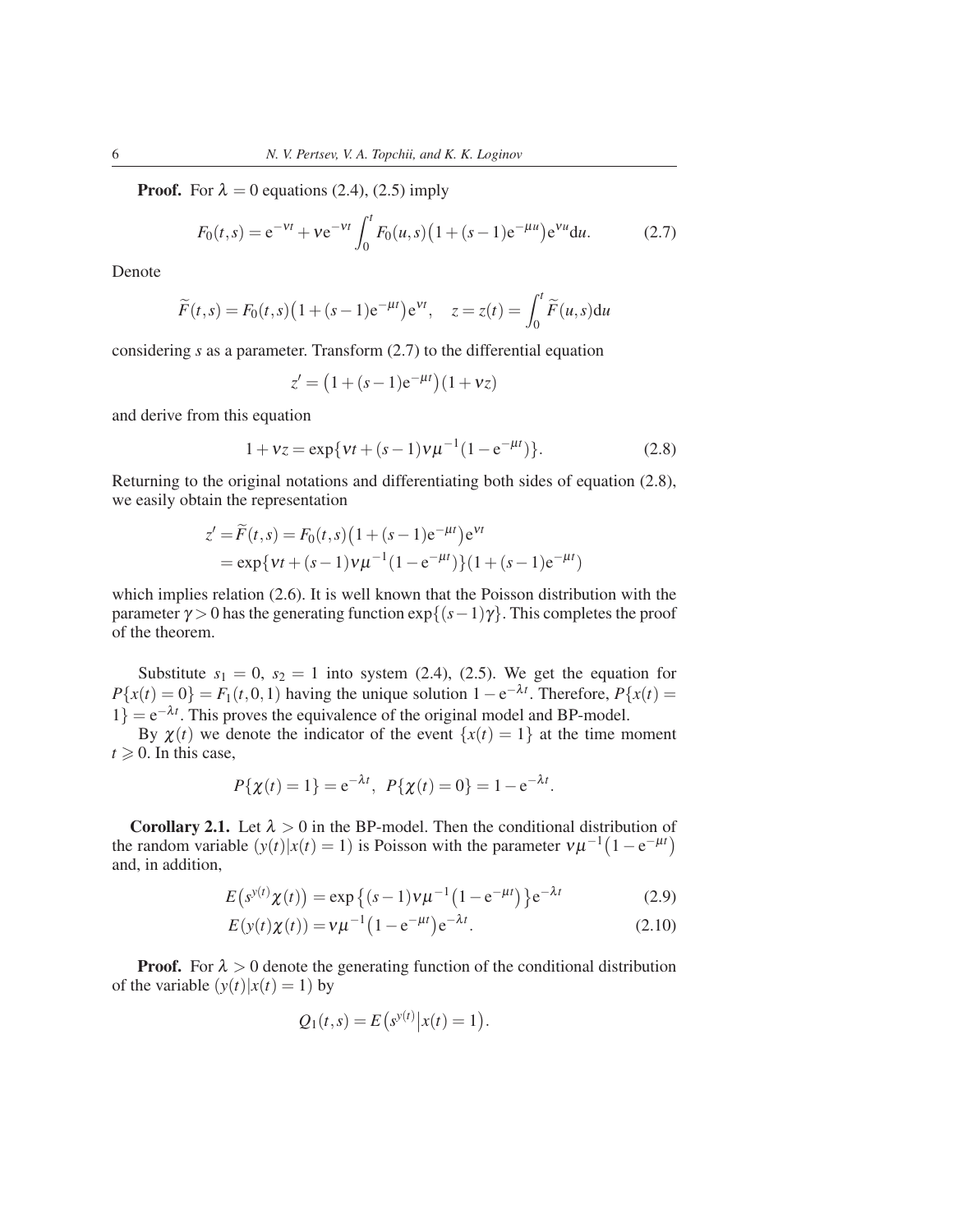Associate  $Q_1(t,s)$  with the original generating functions, i.e.,

$$
\frac{\partial}{\partial s_1}F_1(t,s_1,s) = E(s^{y(t)}\chi(t)) = Q_1(t,s)P\{\chi(t) = 1\} = Q_1(t,s)e^{-\lambda t}.
$$

Differentiating the left- and right-hand sides of  $(2.4)$  with respect to  $s<sub>1</sub>$  and taking into account (2.5), after obvious transformation we get the equation for  $Q_1(t,s)$ coinciding with (2.7) after the change of  $F_0(t,s)$  by  $Q_1(t,s)$ . Therefore,  $Q_1(t,s)$  $F<sub>0</sub>(t, s)$ . Relation (2.9) follows from (2.7) according to the total probability formula and (2.10) follows from (2.9) as its derivative with respect to *s* at  $s = 1$ . This completes the proof of the corollary.

The function  $1-\chi(t)$  is the indicator of the event  $\{x(t) = 0\}$  at the time moment  $t \geqslant 0, 1 - \chi(0) = 0.$ 

**Theorem 2.2.** Let  $\lambda > 0$  in the BP-model. Then the generating function of the *random variable y(t)*(1 -  $\chi(t)$ ) *is a convolution of the functions from* (2.6) *with the function*  $G_{\lambda}(u)$  *over the temporal parameter, and the mathematical expectation for*  $y(t)(1-\chi(t))$  *has the form* 

$$
E(y(t)(1-\chi(t))) = \frac{\lambda v}{\mu(\mu-\lambda)} e^{-\lambda t} - \frac{\lambda}{\mu-\lambda} e^{-\mu t} + \frac{\lambda}{\mu} e^{-(\mu+\lambda)t}, \quad \mu \neq \lambda
$$
  

$$
E(y(t)(1-\chi(t))) = ve^{-\mu t}t - v\mu^{-1}e^{-\mu t}(1 - e^{-\mu t}), \quad \mu = \lambda.
$$

**Proof.** Fix  $t, \ell \in R$ , so that  $t > \ell > 0$ . Assume  $(x(\ell), y(\ell)) = (0, n)$ , where *n* is some natural number. According to the definition, the generating function of our process is

$$
E(s^{y(t)}|x(\ell) = 0, y(\ell) = n) = (1 - e^{-\mu(t-\ell)}(1-s))^n.
$$
 (2.11)

The generating function of (2.11) corresponds to a random variable having the binomial distribution with the parameters *n* and  $p = e^{-\mu(t-\ell)}$ . If *n* is a random variable having the Poisson distribution with the parameter  $\gamma > 0$ , then instead of (2.11) we get the generating function

$$
F_{\ell,\gamma}(t,s) = \sum_{i=0}^{\infty} \frac{\gamma^i}{i!} (1 - e^{-\mu(t-\ell)}(1-s))^i e^{-\gamma} = \exp\{\gamma e^{-\mu(t-\ell)}(s-1)\}
$$
(2.12)

which corresponds to a random variable having the Poisson distribution with the parameter  $\gamma e^{-\mu(t-\ell)}$ . Let  $\ell > 0$  be the moment of death of a particle of the first type. In this case for  $t = \ell$  the number of particles of the second type has the Poisson distribution with the parameter  $v\mu^{-1}(1-e^{-\mu\ell})$ , and for  $t > \ell$  it has the Poisson distribution with the parameter

$$
v\mu^{-1}e^{-\mu(t-\ell)}(1-e^{-\mu\ell}) = v\mu^{-1}e^{-\mu t}(e^{\mu\ell}-1)
$$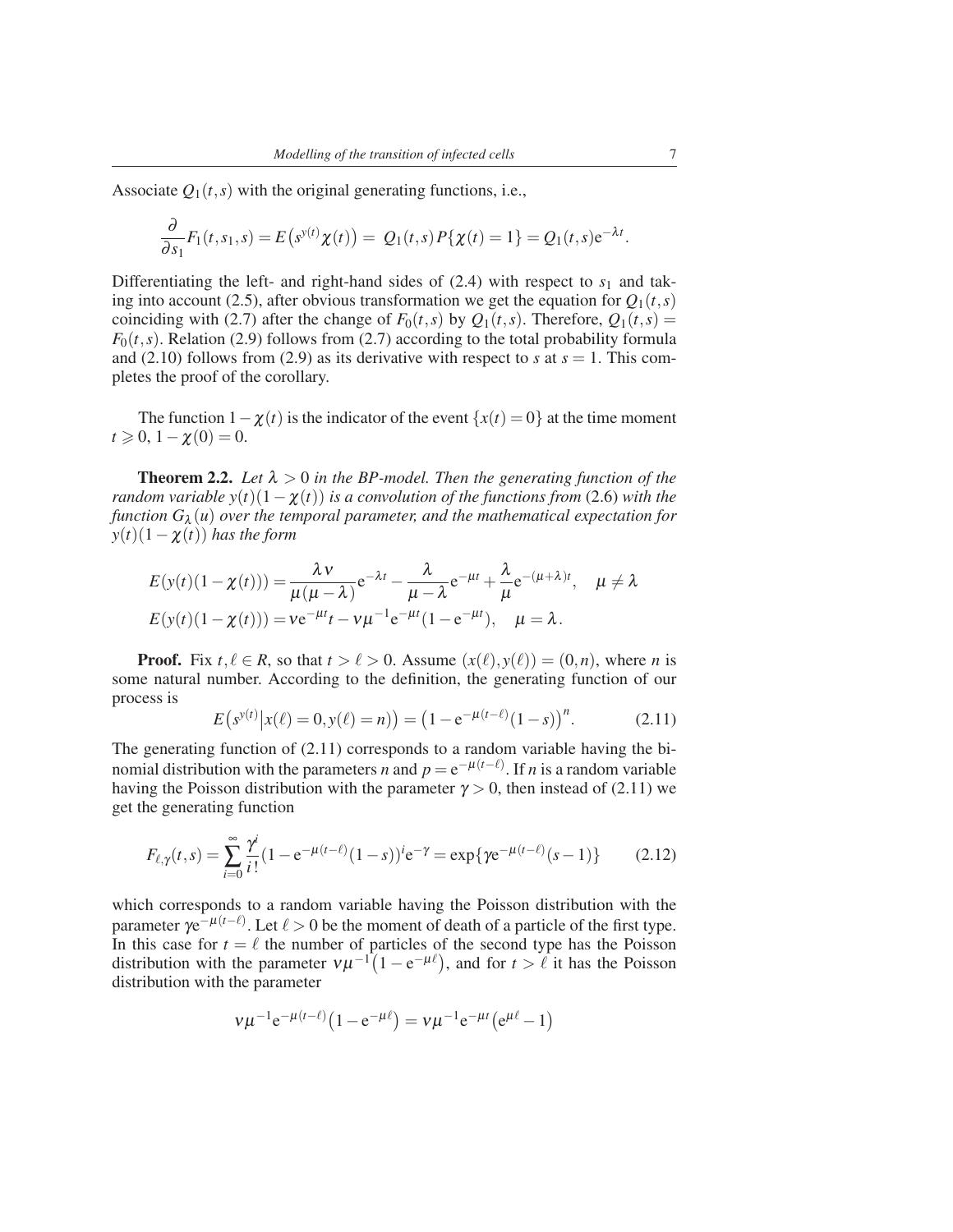which follows from (2.12). Therefore, according to the total probability formula, we get

$$
E(s^{y(t)}(1-\chi(t))) = \lambda \int_0^t e^{-\lambda u} \exp\{(s-1)v\mu^{-1}e^{-\mu t}(e^{\mu u}-1)\} du.
$$
 (2.13)

Differentiating both sides of relation (2.13) with respect to *s* and assuming  $s = 1$ , for  $\mu \neq \lambda$  we get

$$
E(y(t)(1 - \chi(t))) = \lambda e^{-\mu t} \int_0^t e^{-\lambda u} v \mu^{-1} (e^{\mu u} - 1) du
$$
  
= 
$$
\frac{\lambda v}{\mu(\mu - \lambda)} e^{-\lambda t} - \frac{\lambda}{\mu - \lambda} e^{-\mu t} + \frac{\lambda}{\mu} e^{-(\mu + \lambda)t}
$$

and for  $\mu = \lambda$  we have

$$
E(y(t)(1 - \chi(t))) = v e^{-\mu t} t - v \mu^{-1} e^{-\mu t} (1 - e^{-\mu t})
$$

which completes the proof of the theorem.

**Remark 2.1.** The generating function for  $y(t)(1 - \chi(t))$  is determined by integral  $(2.13)$  which cannot be expressed in elementary functions. Substituting  $s = 0$  into the indicated generating function, we get the probability  $P\{y(t) = 0; x(t) = 0\}$  of degeneration of the process to the time moment *t*. For fixed  $t > 0$  and the parameters  $\lambda$ ,  $\nu$ ,  $\mu$ , the probability  $P\{y(t) = 0; x(t) = 0\}$  can be calculated only approximately by using known numerical methods for calculation of definite integrals. Note that for  $s = 0$  the right-hand side of (2.13) implies  $P\{y(t) = 0; x(t) = 0\} \rightarrow 1$  for  $t \rightarrow +\infty$ .

Using Theorems 2.1, 2.2, Corollary 2.1, and omitting obvious calculations, we obtain the following result.

**Corollary 2.2.** The mathematical expectations  $Ex(t)$ ,  $Ey(t)$  of the numbers of particles of the first and second types in the BP-model have the form

$$
Ex(t) = e^{-\lambda t}
$$
  
\n
$$
Ey(t) = vt e^{-\mu t}, \quad \mu = \lambda > 0
$$
  
\n
$$
Ey(t) = \frac{v}{\mu - \lambda} (e^{-\lambda t} - e^{-\mu t}), \quad \mu \neq \lambda > 0
$$
  
\n
$$
Ey(t) = v\mu^{-1}(1 - e^{-\mu t}), \quad \lambda = 0.
$$

For  $\lambda > 0$  the mathematical expectation  $E_y(t)$  attains its maximal value at the point  $t = t_{\text{max}}$ , i.e.,

$$
t_{\max} = \frac{1}{\mu}, \quad \mu = \lambda \tag{2.14}
$$

$$
t_{\max} = \frac{1}{\lambda - \mu} \ln \frac{\lambda}{\mu}, \quad \mu \neq \lambda. \tag{2.15}
$$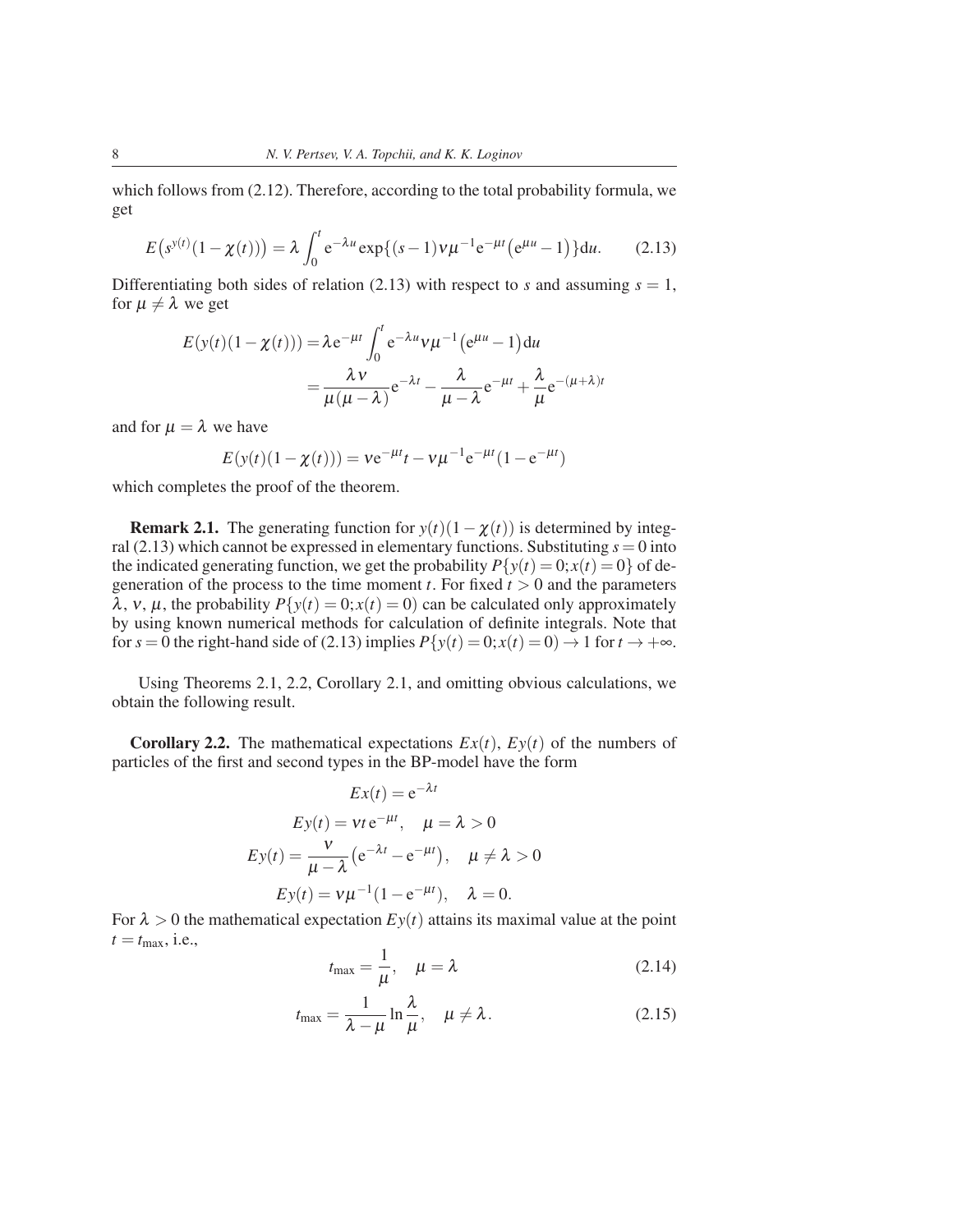### 3. Numerical simulation algorithm

In order to study the model described in the first section numerically, we apply the Monte Carlo method. Let the cell *I* begin its transition from the lymph node  $N_1$  to the lymph node  $N_2$  at some time moment  $\tau$ . Assume that  $T = \Delta(\tau)$  and construct the algorithm to simulate values of the pair  $x(t)$ ,  $y(t)$ , i.e., the numbers of particles of the first and second type considered in the second section for  $t = T$ . Here we use the results of Theorems 2.1, 2.2 and Corollary 2.1. Taking into account the notations introduced earlier, we assume that

$$
I(\tau + \Delta(\tau)) = x(T), \quad W(\tau + \Delta(\tau)) = y(T).
$$

To generate the random variables  $x(T)$  and  $y(T)$ , we use the generators of pseudorandom numbers and formulas described in [6, 5, 7]. Let  $|\xi|$  denote the integer value of the variable  $\xi$ . The simulation algorithm consists of several successive steps.

*Step 0.* Specify the parameters  $\lambda > 0$ ,  $\nu > 0$ ,  $\mu > 0$  of the model, time moments  $\tau$  and  $T = \Delta(\tau)$ .

*Step 1*. Simulate the lifetime  $L_{A_1}$  of a particle of the first type by the formula

$$
L_{A_1} = -\frac{1}{\lambda} \ln \alpha_1
$$

where  $\alpha_1$  is a random variable distributed uniformly in the interval  $(0,1)$ . If  $L_{A_1} \geqslant T$ , then assume  $x(T) = 1$  and calculate the parameter

$$
\gamma = v\mu^{-1}(1 - e^{-\mu T}).
$$

If  $L_{A_1} < T$ , then assume  $x(T) = 0$  and calculate the parameter

$$
\gamma = v\mu^{-1}e^{-\mu T}(e^{\mu L_{A_1}}-1).
$$

*Step 2.* Simulate the number of particles of the second type as a random variable  $y(T)$  having the Poisson distribution with the parameter  $\gamma$ . Following Section 1.3.8 of [7], for  $\gamma$  < 9 we use recurrent formulas linking the probabilities  $P_{k+1}$  and  $P_k$ ,  $k =$  $0,1,2,...$ , in the Poisson distribution. If  $\gamma \ge 9$ , then assume *y*(*T*) = [√ $\overline{\gamma}$ *n*<sub>0,1</sub> + γ], where  $\eta_{0,1}$  is a random variable having the standard normal distribution. Here we use formulas from Section 1.10.2 of [7] allowing us to obtain pairs of independent random variables  $\eta_{0,1}$  simultaneously.

*Step 3.* Assume  $I(\tau + \Delta(\tau)) = x(T)$ ,  $W(\tau + \Delta(\tau)) = y(T)$  and complete the calculations.

This algorithm is implemented in the form of a console modelling application written in the C++ programming language in the Visual Studio 2008 integrated development environment. Input parameters are read from a special configuration inifile. The simulation results, i.e., implementations of the variables  $x(T)$ ,  $y(T)$  are stored in a separate text file.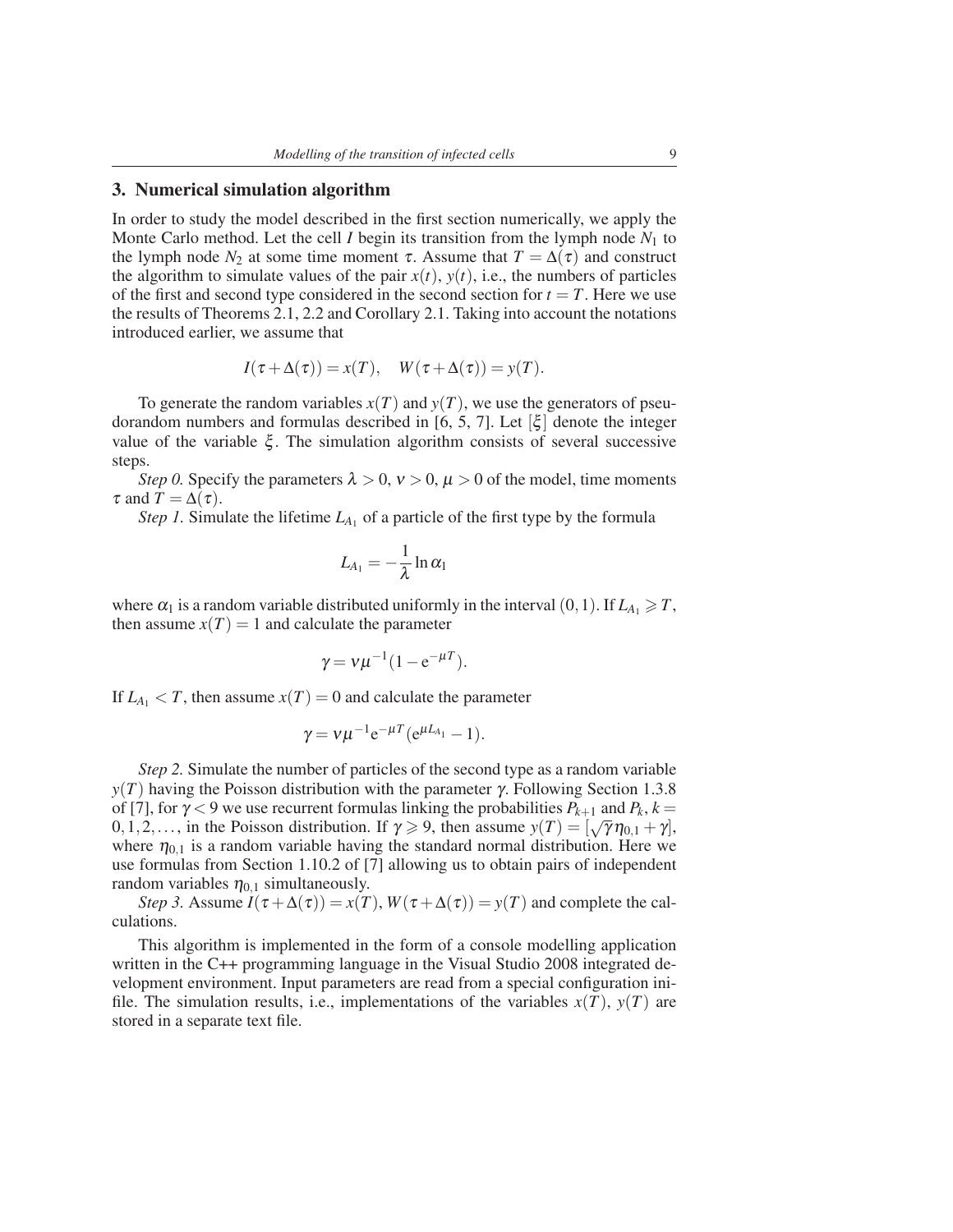## 4. Results of numerical experiments

The goal of computational experiments was to study the distribution of the number of viral particles *W* coming to the lymph node *N*<sup>2</sup> depending on changes in the duration of the transition  $\Delta(\tau)$  relative to the time  $t_{\text{max}}$  given by formulas (2.14), (2.15). The simulation of the pair of random variables  $x(T)$ ,  $y(T)$  was performed for four values of  $T = \Delta(\tau)$ . The results of simulation are presented in the form of histograms of the random variables

$$
W_i = W_i(\tau + \Delta(\tau)) = y(T_i), \quad i = 1, 2, 3, 4.
$$

Each histogram is constructed based on a sample of  $N = 500$  implementations of the pair of random variables  $x(T_i)$ ,  $y(T_i)$  for given  $T_i$ ,  $i = 1, 2, 3, 4$ . The values of parameters of the model (in dimensional form) are taken according to [1, 3, 11] (including the estimates of the parameters from the papers cited there), namely,  $\lambda = 0.81$  $day^{-1}$ ,  $v = 250 \text{ day}^{-1}$ ,  $\mu = 3.2 \text{ day}^{-1}$ . This gives that the average lifetimes of cells *I* and viral particles *W* are 29.63 and 7.5 hours, respectively, and the average time to the reproduction of the next viral particle *W* by a cell *I* is 5.76 minutes. For these values of the parameters we get that  $t_{\text{max}} = 0.5748$  days. For our calculations we used  $T_1 = 0.05$ ,  $T_2 = 0.5748$ ,  $T_3 = 0.75$ , and  $T_4 = 1.25$  days. In each experiment, the dimensional time and dimensional parameters were transformed to dimensionless form so that the transition of cells *I* and viral particle *W* between two lymph nodes occurs within the time interval [0,1].

Figure 1 presents the results of the first experiment. The duration of the transition  $T_1$  is such that the probability of death of a particle of the first type (cell  $I$ ) within the period  $[0, T_1]$  is sufficiently small, i.e.,  $1 - e^{-\lambda T_1} \approx 0.0397$ . It is seen that the number of viral particles  $W_1$  varies from 0 to 23 and the most probable values of *W*<sup>1</sup> are located in the interval from 7 to 16.

Processing the sample of values of the variable  $W_1$  with the use of Neyman– Pearson  $\chi^2$  criterion [2], we can show that the  $H_0$  hypothesis on Poisson distribution law for  $W_1$  should be rejected. Here we have the calculated value  $\chi^2 = 51.67$  for 7 degrees of freedom. The table value  $\chi^2_{\alpha}(7) = 24.322$  is at the significance level  $\alpha = 0.001$ . Therefore, the deviation of the hypothesis  $H_0$  on the Poisson nature of the distribution law of  $W_1$  is highly statistically significant [2]. At the same time, if we consider the distribution of  $W_1$  under the assumption that the cell  $I$  lives to the end of the period  $[0, T_1]$ , then the situation changes. The results of processing the sample values of  $W_1$  obtained under this assumption (475 observations out of 500) are the following:  $\chi^2 = 7.54$  for 6 degrees of freedom. The table value  $\chi^2_{\alpha}(6) = 10.647$  is at the significance level  $\alpha = 0.1$ . Therefore, we can confidently accept the hypothesis that the specified conditional distribution of  $W_1$  is Poisson. Note that the sample size  $N = 500$  provides the condition of applicability of the  $\chi^2$  criterion recommended in [2], taking into account unlikely values of the function  $W_1$ , namely,  $N p_i \geq 10$ , where  $p_i$  is the theoretical probability that the variable  $W_1$  fits the given interval of data group with the number  $j = 1, 2, \ldots, r, r \geq 3$ .

Figures 2 and 3 show the results of the second and third experiments. In the second experiment, the duration of transition is  $T_2 = t_{\text{max}}$ , i.e., the maximal value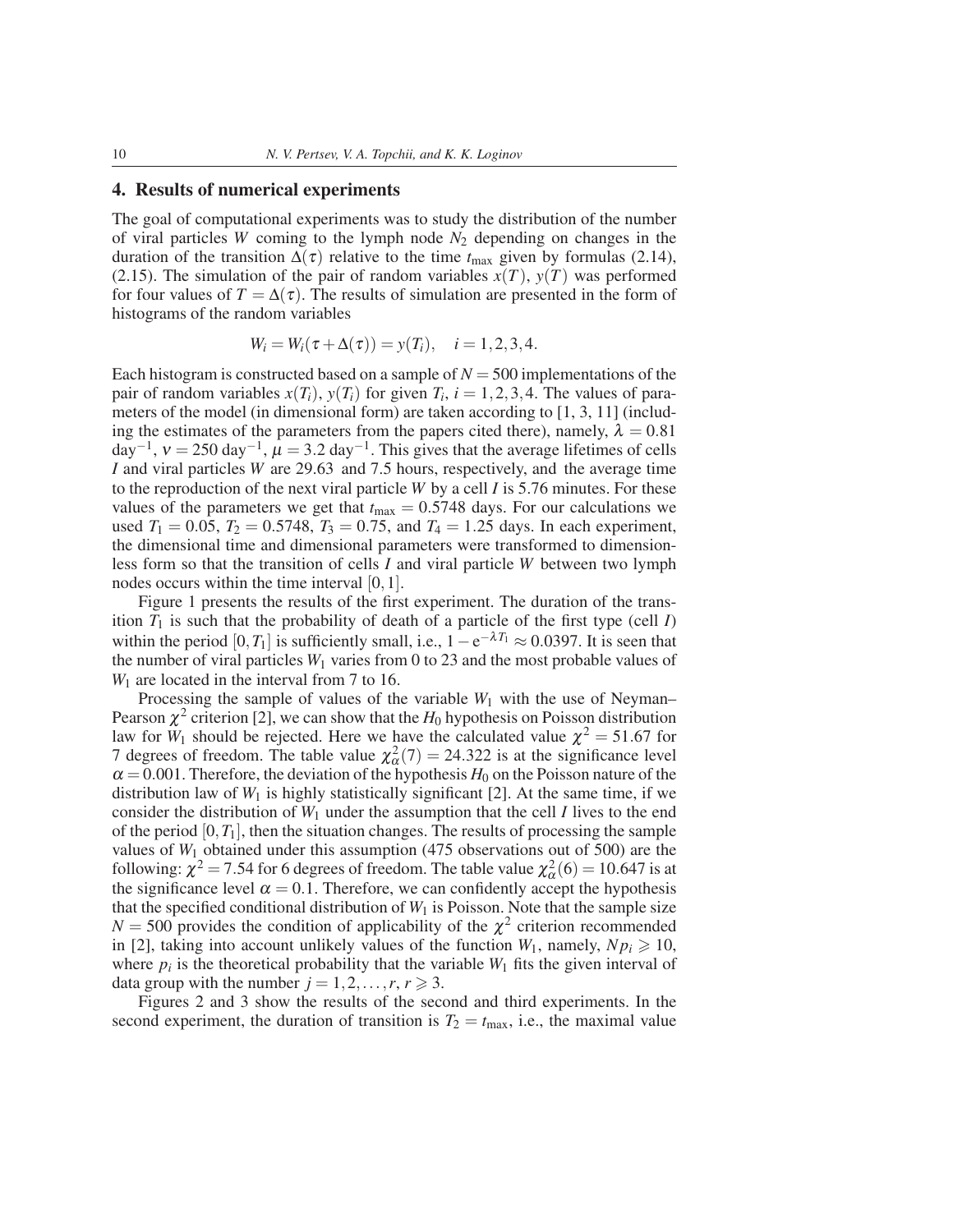

Figure 1. Histogram of the distribution of *W*1.



Figure 2. Histogram of the distribution of *W*2.



Figure 3. Histogram of the distribution of *W*3.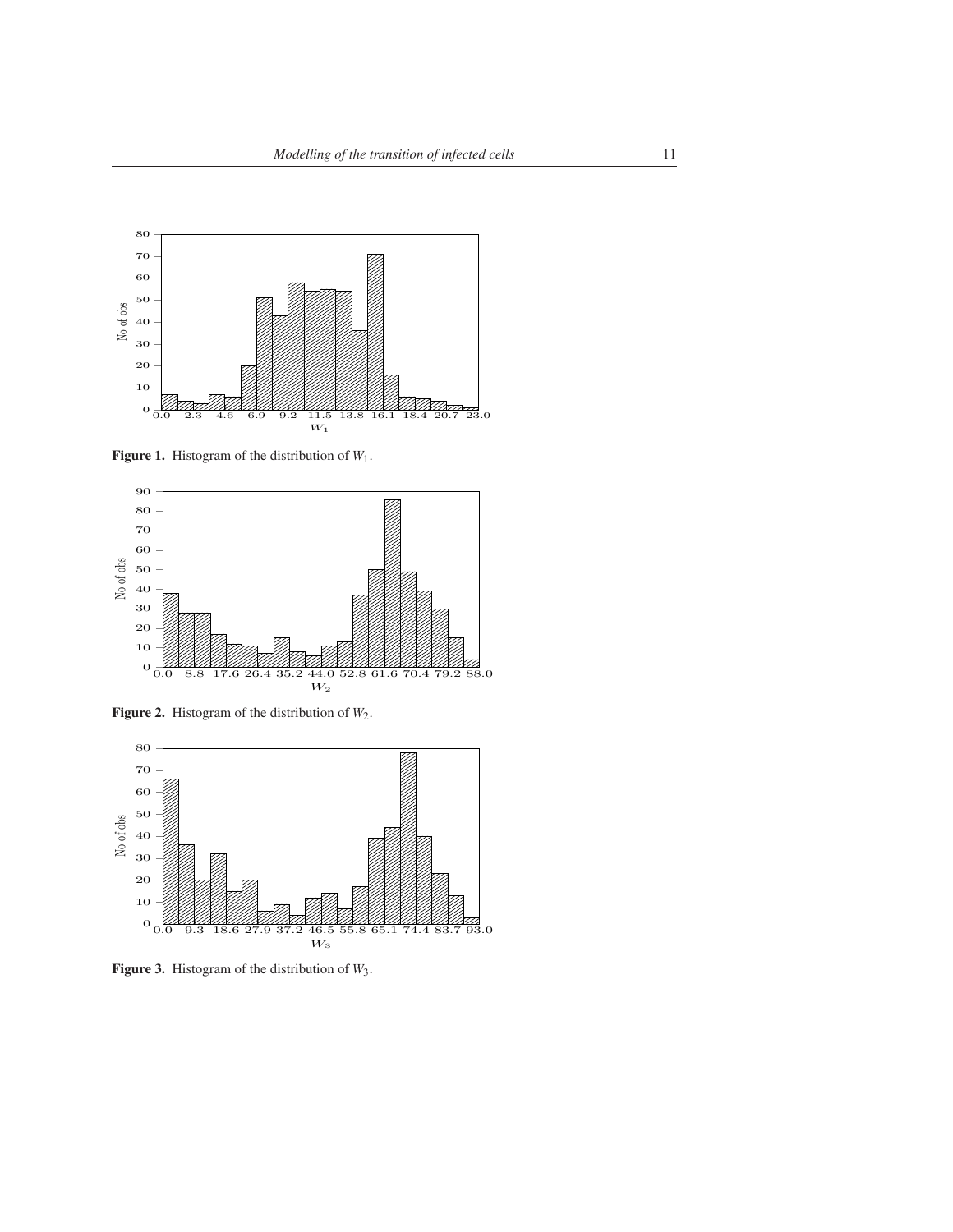

Figure 4. Historgam of the distribution of *W*4.

of the mathematical expectation of the variable  $W_2$  is attained at such duration of transition. In the third experiment, the duration  $T_3$  of transition exceeds  $T_2$  approximately 1.3 times. Note that the distribution histograms of the variables  $W_2$  and  $W_3$ differ essentially from the distribution histogram of *W*1. Each of distribution histograms of *W*<sup>2</sup> and *W*<sup>3</sup> has a typical form similar to the other one, which is explained by the fact that a cell *I* lives to the end of the period  $[0, T_2]$ ,  $[0, T_3]$  or by its death within these intervals. The left parts of these histograms mainly correspond to viral particles *W* produced by the cell *I* not surviving to the end of the intervals  $[0, T_2]$ , [0,*T*3], respectively, the right parts of the histograms correspond to a cell *I* surviving to the end of these intervals. Figures 2 and 3 show that, in comparison with experiment 1, the range of the number of viral particles  $W_2$ ,  $W_3$  increases significantly and takes values from 0 to 88 and from 0 to 93, respectively, in experiments 2 and 3. This result is explained by an increase in the duration of the transition between two lymph nodes and the appearance of both small and sufficiently large number of viral particles *W* produced by the cell *I* during its transition.

Figure 4 presents the results of the fourth experiment where the duration of transition *T*<sup>4</sup> correspond to a sufficiently long duration of transition of a cell *I* and viral particles *W* between two lymph nodes in comparison with experiments 1, 2, 3. The histogram presented in Fig. 4 shows that the range of the number of viral particles *W*<sup>4</sup> is from 0 to 100. In addition, the most probable values of *W*<sup>4</sup> are from 0 to 10 and other values of *W*<sup>4</sup> with a relatively high probability lie in the range from 65 to 85. Therefore, a prolonged transition of a cell *I* from the first lymph node to the second one may result in formation of both a small and a large number of virus particles *W*.

#### 5. Conclusion

The present paper proposes an approach to stochastic modelling of the number of infected cells and viral particles produced by them during the transition through a lymphatic vessel connecting two lymph nodes. The main analytical result of the pa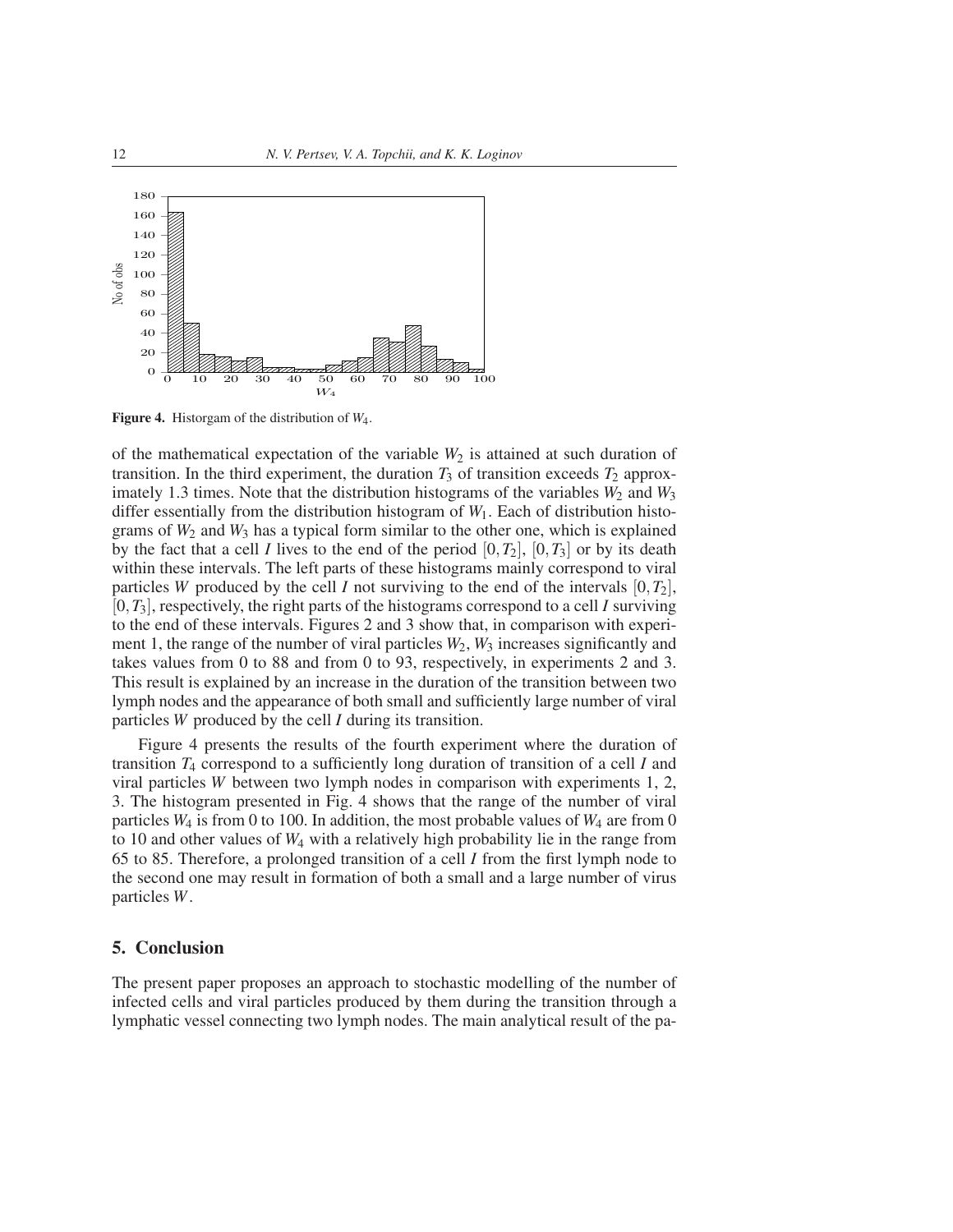per is the distribution law of the number of viral particles entering the second lymph node. The distribution law obtained here is quite complex and is not expressed explicitly. At the same time, depending on the lifetime of an infected cell moving from the first lymph node to the second one, this law is described by a Poisson distribution. The Poisson distribution parameter takes into account the duration of the transition of an infected cell between lymph nodes and its lifetime. The obtained formulas are used to construct a compact algorithm for modelling model variables based on the Monte Carlo method.

The results of computational experiments show that different durations of transitions of infected cells between the first and second lymph nodes have a significant impact on the number of viral particles produced by them and entering the second lymph node. During a long transition, a large number of viral particles can be formed, which can be interpreted as creation of a temporary 'depot' or 'storage' of viral particles in the lymphatic vessel. The simultaneous appearance of a large number of viral particles in the second lymph node can lead to activation of the process of infection of target cells and to development of HIV-1 infection in this and, as a result, in other lymph nodes. At the same time, if the transition of infected cells is short enough, the number of viral particles produced by them may vary from zero to several particles. In this case the main external source of replenishment of the population of viral particles of the second lymph node will be viral particles coming from the first or from other lymph nodes.

The approach described in the present paper can be applied to a stochastic compartment model of the HIV-1 infection dynamics taking into account the movement of cells of various types and viral particles through the human lymphatic system. To set the parameters of the compartment model, one should use estimates of actual duration of transitions of infected cells and viral particles between lymph nodes, which can be obtained from hydrodynamic models and models describing the structure of the human lymphatic system presented, for example, in [8, 9, 10, 13].

#### References

- 1. G. Bocharov, V. Chereshnev, I. Gainova, S. Bazhan, B. Bachmetyev, J. Argilaguet, J. Martinez, and A. Meyerhans, Human immunodeficiency virus infection: from biological observations to mechanistic mathematical modelling. *Math. Model. Nat. Phenom.* 7 (2012), No. 5, 78–104.
- 2. G. Kramér, *Mathematical Methods of Statistics*. Princeton, Princeton Univ. Press, 1999.
- 3. K. Loginov and N. Pertsev, Stochastic compartmental model of HIV-1 infection. *ITM Web of Conferences* 31 (2020).
- 4. K. K. Loginov, N. V. Pertsev, and V. A. Topchii, Stochastic modeling of compartmental systems with pipes. *Mathematical Biology and Bioinformatics* 14 (2019), No. 1, 188–203.
- 5. M. Marchenko, PARMONC A software library for massively parallel stochastic simulation. *Lecture Notes in Computer Science* 6873 (2011), 302–315.
- 6. M. A. Marchenko and G. A. Mikhailov, Parallel realization of statistical simulation and random number generators. *Russ. J. Numer. Anal. Math. Modelling* 17 (2002), No. 1, 113–124.
- 7. G. A. Mikhailov and A. V. Voitishek, *Numerical Statistical Simulation. Monte Carlo Methods*. Akademia, Moscow, 2006 (in Russian).